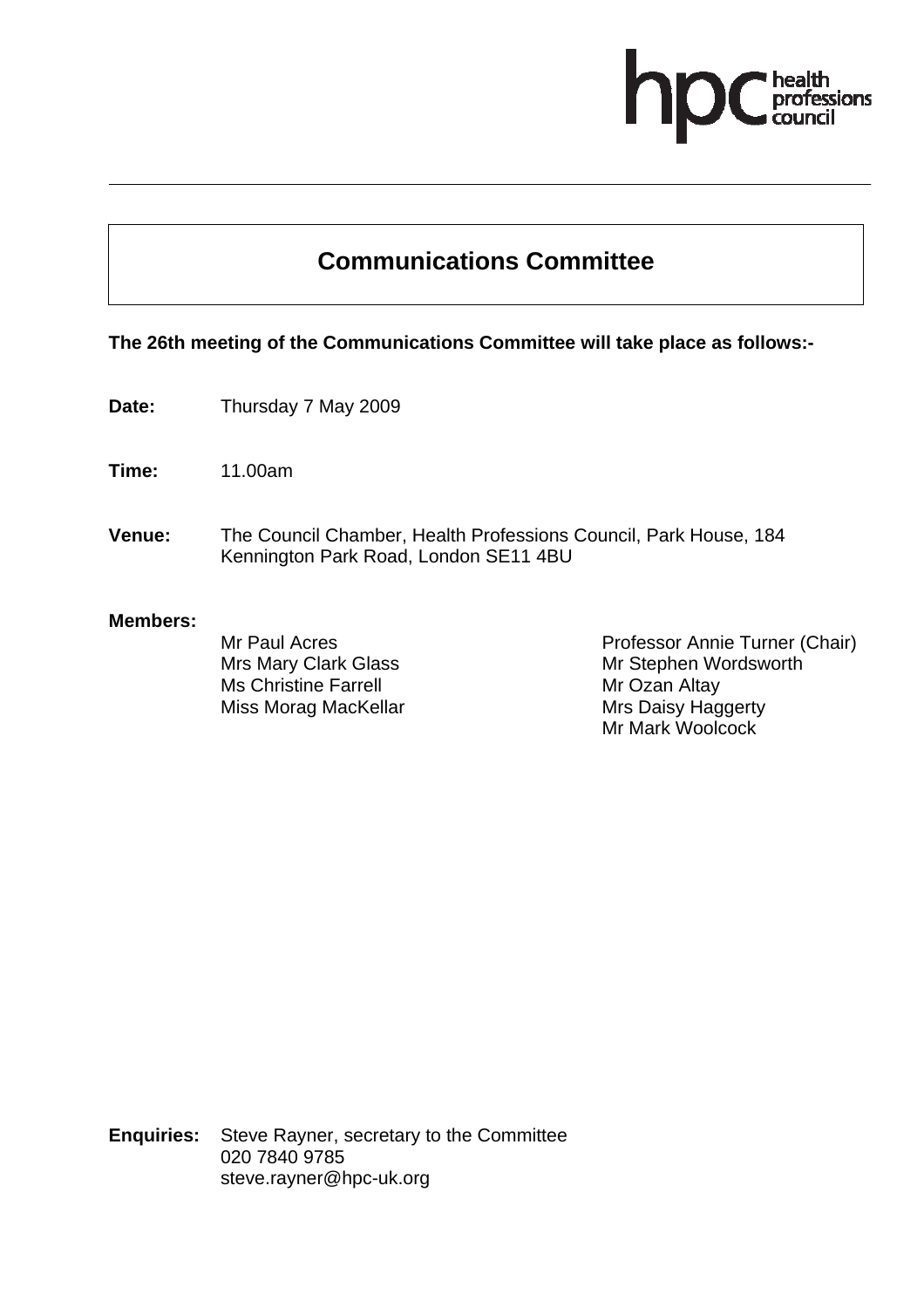# Part 1 – Public Agenda

| 1              | <b>Chair's welcome and introduction</b>                                                                   | verbal                 |
|----------------|-----------------------------------------------------------------------------------------------------------|------------------------|
| $\overline{2}$ | <b>Apologies for absence</b>                                                                              | verbal                 |
| 3              | <b>Approval of agenda</b>                                                                                 | verbal                 |
| 4              | <b>Declaration of Members' interests</b>                                                                  | verbal                 |
| 5              | Minutes of the meeting of 21 January 2009<br>Steve Rayner, Secretary to the Committee                     | enclosure 1<br>CC12/09 |
| 6              | Annual review of action points<br>Steve Rayner, Secretary to the Committee                                | enclosure 2<br>CC13/09 |
| 7              | <b>Chair's report</b>                                                                                     | verbal                 |
| 8              | <b>Director of Communications report</b><br>Jacqueline Ladds, Director of Communications                  | enclosure 3<br>CC15/09 |
| 9              | <b>Events calendar</b><br>Susan Carini, Events Manager                                                    | enclosure 4<br>CC16/09 |
| 10             | <b>Update on employer events</b><br>Nina Blunck, Public Affairs Manager                                   | enclosure 5<br>CC17/09 |
| 11             | <b>Communications plan for practitioner psychologists</b><br>Jacqueline Ladds, Director of Communications | enclosure 6<br>CC18/09 |
| 12             | <b>Communications plan for registration renewals</b><br>Jacqueline Ladds, Director of Communications      | enclosure 7<br>CC19/09 |
| 13             | PKF audit report on external communications (Sept 2007)<br>Jacqueline Ladds, Director of Communications   | enclosure 8<br>CC20/09 |
| 14             | Any other business<br>Previously notified and agreed by the Chairman                                      |                        |
| 15             | Date & time of next meeting:<br>11.00 am Thursday 5 November 2009                                         |                        |

Public RD: None

DD: None